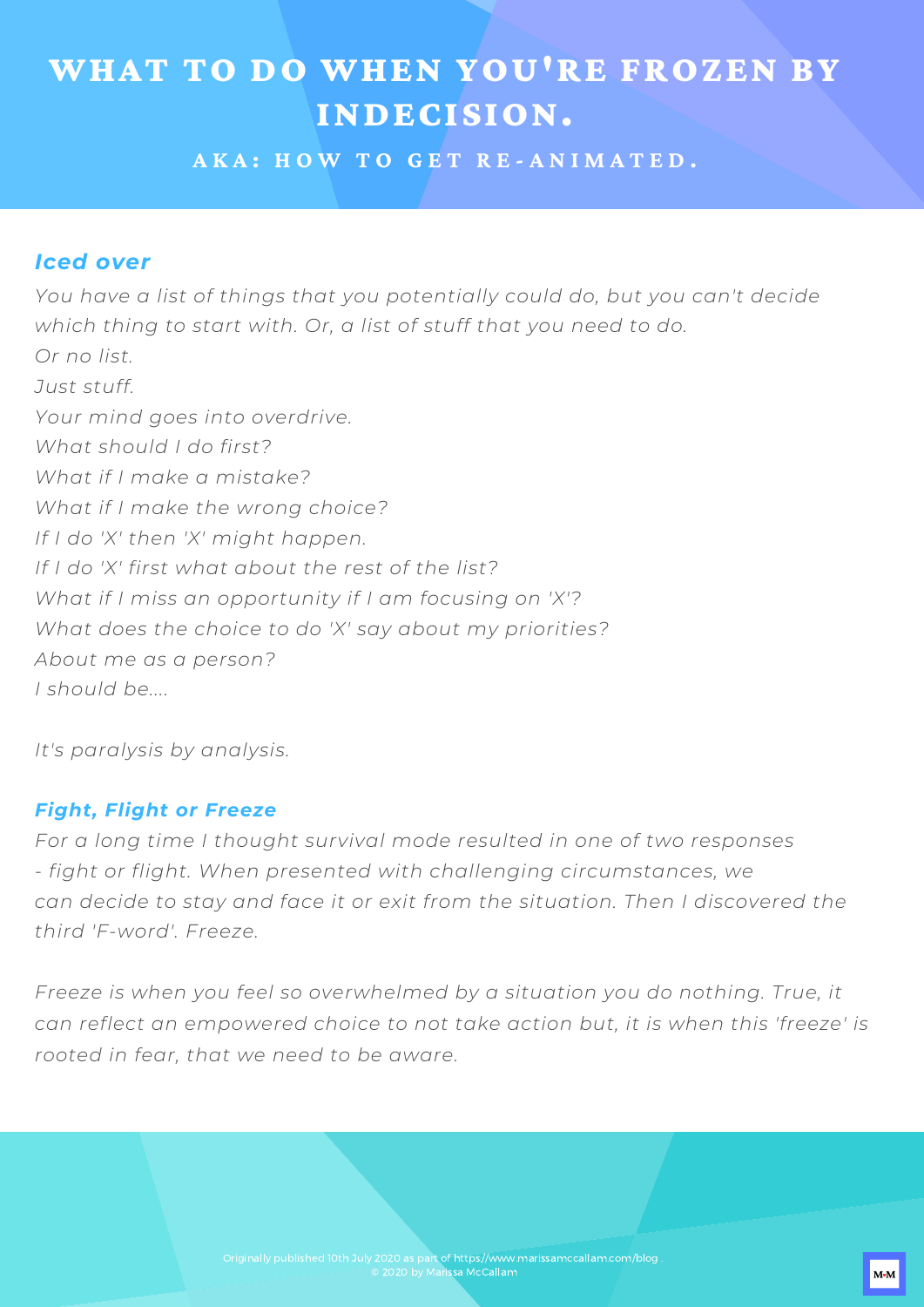#### *Black Ice*

WHAT TO DO WHEN YOU'RE FROZEN BY *Sometimes the freeze isn't immediately obvious. If we fill our days with 'other* INDECISION. *tasks', it is easy to convince ourselves that we are being productive. We can get* caught up in doing for the sake of doing and neglecting the things that truly<br>. *need our attention.*

*Perhaps it's time for prioritisation.*

#### *Thaw Required*

*Or are you procrastinating? Inaction is still a decision but, if remaining in a state of inaction feels uneasy to you, question why that might be. Is it because the action feels boring and time-consuming? Or is it because you are delaying your success? Your happiness? Does contentment seem like an abstract concept?*

*So often we can feel like our choices are being removed due to circumstance but, through taking considered action where we can, it is possible to regain a sense of control or, at the very least, feel involved in the process. It's time to change the temperature.*

### *How to Defrost*

*One approach you can take is to write it out. Everything that is swimming around in your mind onto a page. No judgement, no editing, purely a head emptying exercise.*

*Then, divide these thoughts into categories - family, work, relationships, money. Choose headings that make sense to you.*

*Take a look at each category. Which needs attention first? Go with your instinct, don't overthink it.*

*How time is used is a reflection of priorities. On the list of things, how many relate to the requirements of others? Are you a priority? Look at the list and be honest with yourself - how badly do you want these things? Do you actually want them?*